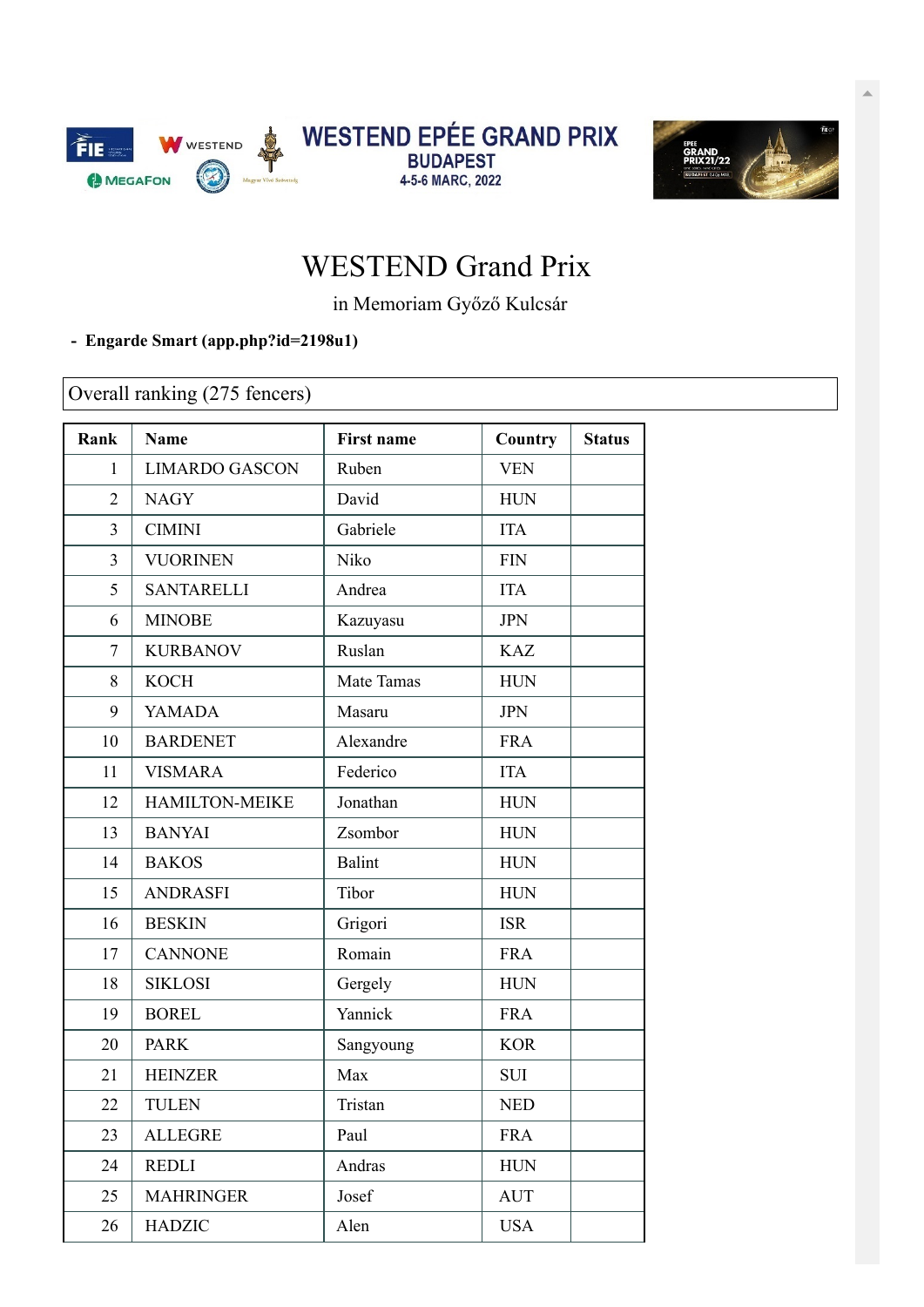| 26 | <b>MALCOTTI</b>    | Lucas          | <b>SUI</b> |
|----|--------------------|----------------|------------|
| 28 | <b>JURKA</b>       | Jakub          | <b>CZE</b> |
| 29 | <b>BERTA</b>       | Daniel         | <b>HUN</b> |
| 30 | <b>KOMATA</b>      | Akira          | <b>JPN</b> |
| 31 | <b>KANO</b>        | Koki           | <b>JPN</b> |
| 32 | <b>BARGUES</b>     | Manuel         | <b>ESP</b> |
| 33 | <b>ELKORD</b>      | Houssam        | <b>MAR</b> |
| 34 | <b>ELSAYED</b>     | Mohamed        | <b>EGY</b> |
| 35 | ZAWROTNIAK         | Radoslaw       | POL        |
| 36 | <b>FONG</b>        | Hoi Sun        | <b>HKG</b> |
| 36 | <b>FRAZAO</b>      | Miguel         | <b>POR</b> |
| 38 | <b>LUBIENIECKI</b> | Wojciech       | POL        |
| 39 | <b>BELLMANN</b>    | Lukas          | <b>GER</b> |
| 39 | <b>JORGENSEN</b>   | Patrick        | <b>DEN</b> |
| 41 | <b>RUBES</b>       | Martin         | <b>CZE</b> |
| 42 | <b>SHARLAIMOV</b>  | Vadim          | <b>KAZ</b> |
| 43 | PEREIRA            | Yulen          | <b>ESP</b> |
| 44 | <b>FAVA</b>        | Alex           | <b>FRA</b> |
| 45 | <b>PAOLINI</b>     | Giacomo        | <b>ITA</b> |
| 46 | <b>JERENT</b>      | Daniel         | <b>FRA</b> |
| 47 | <b>GROVER</b>      | Elliott        | <b>GBR</b> |
| 48 | <b>FOUGY</b>       | Nathan         | <b>FRA</b> |
| 49 | <b>DILIBERTO</b>   | Luca           | <b>ITA</b> |
| 50 | <b>TULEN</b>       | Rafael         | <b>NED</b> |
| 51 | <b>GAETANI</b>     | Giulio         | <b>ITA</b> |
| 51 | <b>HASANOV</b>     | Ruslan         | <b>AZE</b> |
| 53 | <b>KONGSTAD</b>    | Conrad Seibaek | <b>DEN</b> |
| 54 | <b>KESZTHELYI</b>  | Zsombor        | <b>HUN</b> |
| 55 | <b>LIMARDO</b>     | Francisco      | <b>VEN</b> |
| 56 | <b>PHILIPPE</b>    | Arthur         | <b>FRA</b> |
| 57 | <b>BIRO</b>        | Alexander      | <b>AUT</b> |
| 58 | <b>BRINKMANN</b>   | Marco          | <b>GER</b> |
| 59 | <b>TAGLIARIOL</b>  | Matteo         | <b>ITA</b> |
| 60 | <b>NYCZ</b>        | Mateusz        | POL        |
| 61 | <b>DABIJA</b>      | Adrian         | <b>ROU</b> |
| 62 | <b>CAMARGO</b>     | Alexandre      | <b>BRA</b> |
| 63 | <b>SCHMIER</b>     | Robert         | <b>GER</b> |
| 64 | <b>GALLY</b>       | Aymerick       | <b>FRA</b> |
| 65 | DI VEROLI          | Davide         | <b>ITA</b> |
| 66 | <b>WHITE</b>       | Sean           | <b>USA</b> |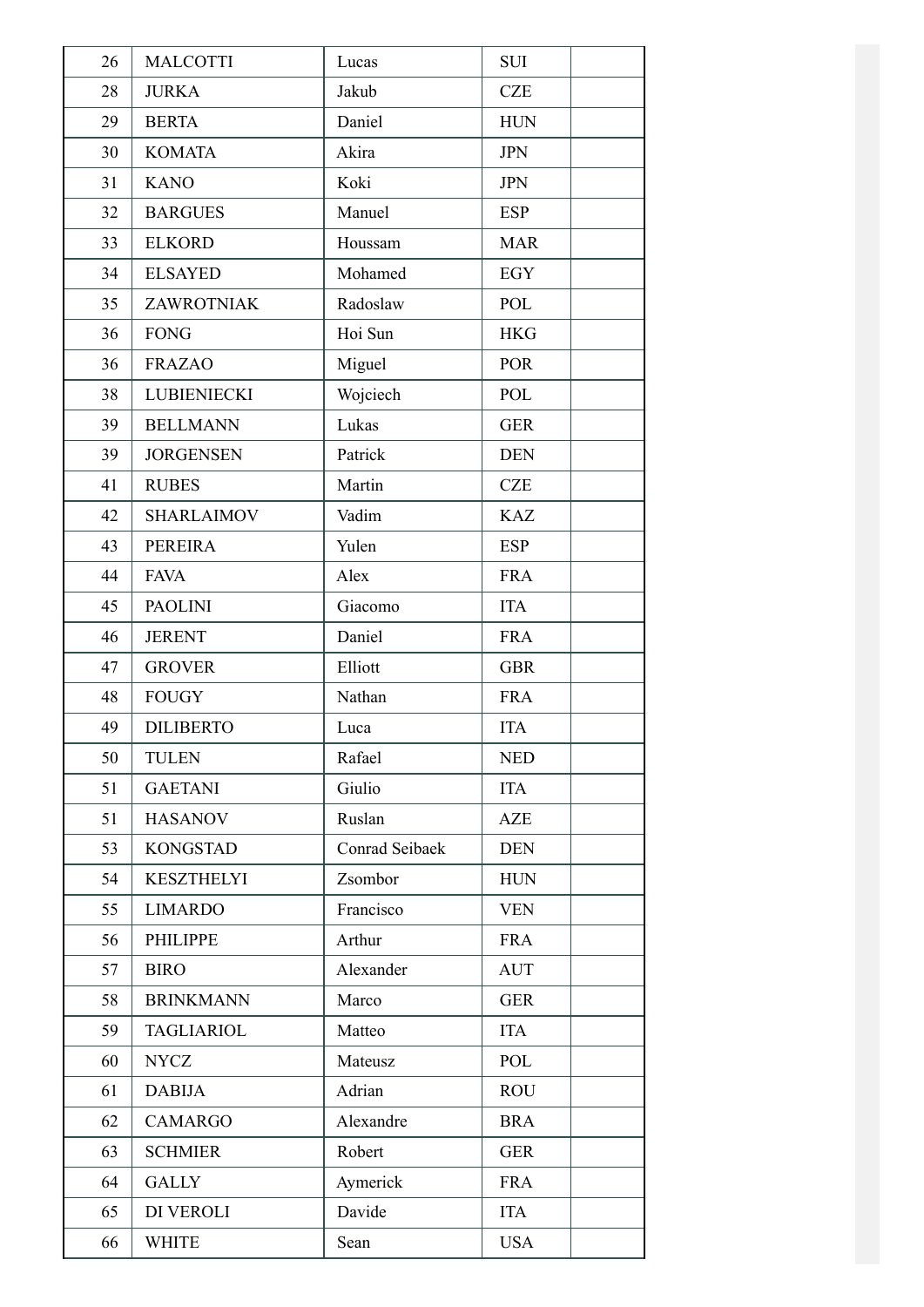| 67  | <b>CUOMO</b>          | Valerio               | <b>ITA</b> |
|-----|-----------------------|-----------------------|------------|
| 68  | <b>RODRIGUEZ</b>      | John Edison           | COL        |
| 69  | <b>GIANNOTTE</b>      | Flavio                | <b>LUX</b> |
| 70  | YOO                   | Justin                | <b>USA</b> |
| 71  | <b>BIABIANY</b>       | Mathias               | <b>FRA</b> |
| 72  | <b>ANTKIEWICZ</b>     | Mateusz               | POL        |
| 73  | SON                   | Taejin                | <b>KOR</b> |
| 74  | VON DER OSTEN         | Frederik              | <b>DEN</b> |
| 75  | <b>CSABAI</b>         | Mate                  | <b>HUN</b> |
| 76  | <b>CAPEK</b>          | Martin                | <b>CZE</b> |
| 77  | <b>EWART</b>          | Stephen               | <b>USA</b> |
| 78  | <b>PONCIN</b>         | Nicolas               | <b>BEL</b> |
| 79  | <b>ROMERO</b>         | Juan Pedro            | <b>ESP</b> |
| 80  | <b>BUTA</b>           | Levente               | <b>HUN</b> |
| 81  | <b>KOVACS</b>         | Gergely               | <b>HUN</b> |
| 81  | <b>UNTERHAUSER</b>    | Samuel                | <b>GER</b> |
| 83  | <b>KIM</b>            | Sangjin               | <b>KOR</b> |
| 84  | <b>GALABOV</b>        | Yordan                | <b>BUL</b> |
| 84  | <b>SCHUHMANN</b>      | Jan                   | <b>AUT</b> |
| 86  | <b>GAROZZO</b>        | Enrico                | <b>ITA</b> |
| 87  | <b>SCHUMACHER</b>     | Cooper                | <b>USA</b> |
| 88  | <b>CAMPOS ZARATE</b>  | Andres Felipe         | <b>COL</b> |
| 89  | <b>MICHALAK</b>       | Damian                | POL        |
| 90  | <b>NGUEFACK</b>       | Lilian                | <b>FRA</b> |
| 91  | <b>JUTILA</b>         | Julius                | <b>FIN</b> |
| 92  | <b>LOYOLA</b>         | Neisser               | <b>BEL</b> |
| 93  | <b>ASAMI</b>          | Seiya                 | <b>JPN</b> |
| 94  | <b>HERZBERG</b>       | Fabian                | <b>GER</b> |
| 95  | <b>OSWALD</b>         | Charles-Eric          | <b>SUI</b> |
| 96  | <b>OPREA</b>          | Mihail                | <b>ROU</b> |
| 97  | <b>HADDAD</b>         | Justin                | <b>USA</b> |
| 97  | <b>NIGGELER</b>       | Michele               | <b>SUI</b> |
| 99  | <b>LUGO</b>           | Grabiel               | <b>VEN</b> |
| 100 | <b>ALIMZHANOV</b>     | Elmir                 | <b>KAZ</b> |
| 101 | <b>BUZZACCHINO</b>    | Gianpaolo             | <b>ITA</b> |
| 102 | <b>LOPEZ POURTIER</b> | Nelson                | <b>FRA</b> |
| 102 | <b>MCDOWALD</b>       | Curtis                | <b>USA</b> |
| 104 | <b>HARPER</b>         | Ido                   | <b>ISR</b> |
| 105 | <b>GUSMAN</b>         | <b>Agustin Adolfo</b> | <b>ARG</b> |
| 106 | <b>BLAIS-BELANGER</b> | Marc-Antoine          | CAN        |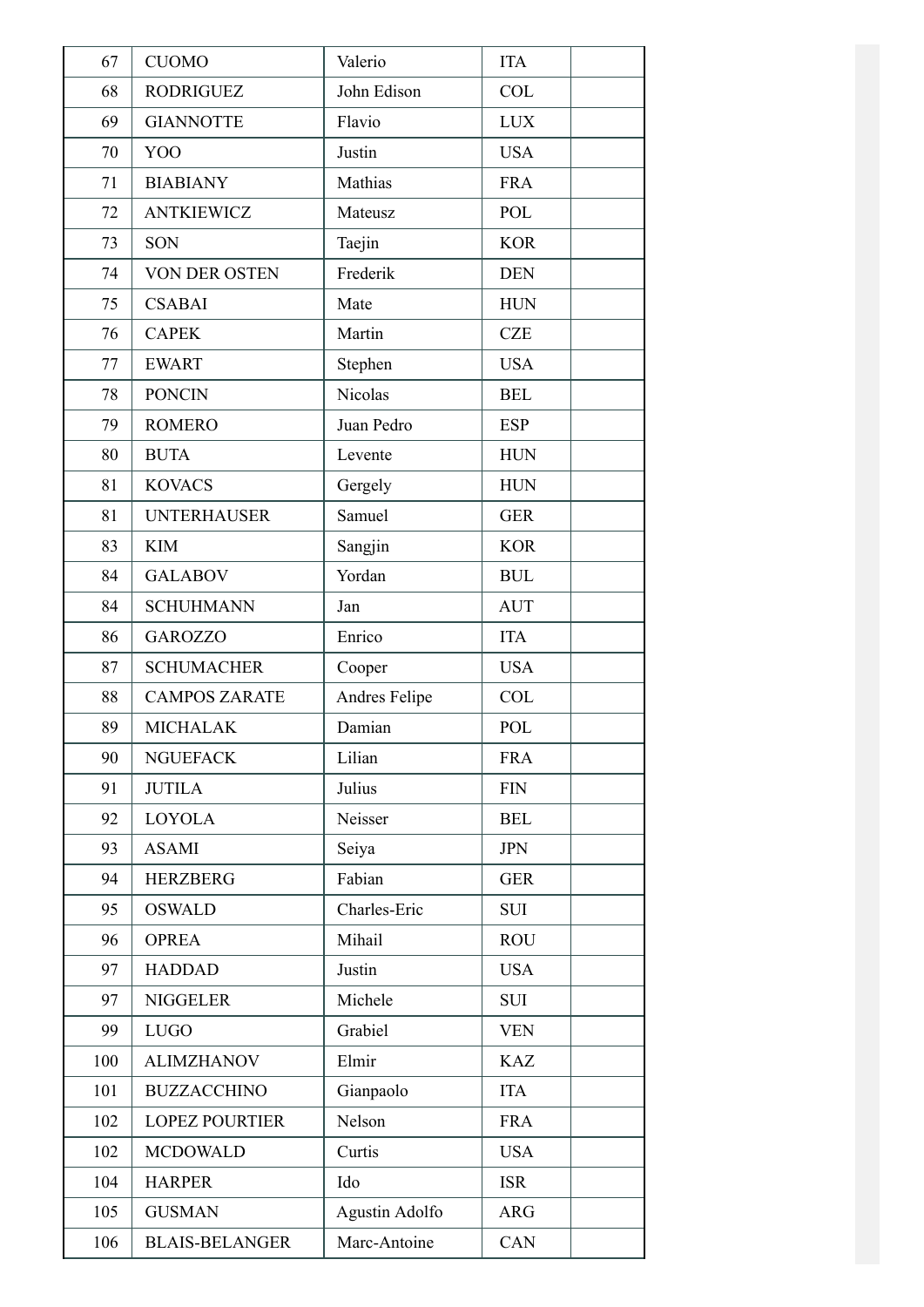| 107 | <b>KIM</b>         | Myeongki         | <b>KOR</b>                  |
|-----|--------------------|------------------|-----------------------------|
| 108 | <b>BODOCZI</b>     | Nikolaus         | <b>GER</b>                  |
| 109 | <b>BRAUN</b>       | Rico             | <b>GER</b>                  |
| 110 | <b>BERAN</b>       | Jiri             | <b>CZE</b>                  |
| 111 | <b>PAAVOLAINEN</b> | Jaakko           | <b>FIN</b>                  |
| 112 | <b>EAST</b>        | William          | <b>GBR</b>                  |
| 113 | <b>TAURIAINEN</b>  | Topias           | $\boldsymbol{\mathrm{FIN}}$ |
| 114 | <b>MURAYAMA</b>    | Kentaro          | <b>JPN</b>                  |
| 115 | <b>BALCAR</b>      | Josef            | <b>CZE</b>                  |
| 115 | <b>MATSUMOTO</b>   | Ryu              | <b>JPN</b>                  |
| 115 | <b>PITRA</b>       | Pavel            | <b>CZE</b>                  |
| 118 | <b>KELLY</b>       | Christopher      | <b>SWE</b>                  |
| 118 | <b>SCHMIDT</b>     | Richard          | <b>GER</b>                  |
| 120 | <b>BONFERRONI</b>  | Gabriel          | <b>SUI</b>                  |
| 121 | LAI                | Clarence Ka Tsun | <b>HKG</b>                  |
| 122 | <b>SHEPHERD</b>    | <b>Billy</b>     | <b>GBR</b>                  |
| 123 | HO                 | Wai Hang         | <b>HKG</b>                  |
| 124 | <b>CUPR</b>        | Michal           | <b>CZE</b>                  |
| 125 | <b>RAMIREZ</b>     | Yeisser          | <b>USA</b>                  |
| 126 | PAN                | Zhi Yuan         | CAN                         |
| 127 | <b>MARSH</b>       | Philip           | <b>GBR</b>                  |
| 128 | <b>JANG</b>        | Hyomin           | <b>KOR</b>                  |
| 128 | <b>RONG</b>        | Yao              | CAN                         |
| 130 | <b>ROD</b>         | Max              | <b>POR</b>                  |
| 131 | <b>GONELL</b>      | Gerard           | <b>ESP</b>                  |
| 132 | <b>BOBROV</b>      | Ilian            | <b>EST</b>                  |
| 132 | <b>DUDUC</b>       | Alex             | <b>SVK</b>                  |
| 134 | <b>BRUNOLD</b>     | <b>Bruce</b>     | <b>SUI</b>                  |
| 135 | <b>JOHNSTON</b>    | Calum            | <b>GBR</b>                  |
| 136 | <b>LIMARDO</b>     | Jesus            | <b>VEN</b>                  |
| 137 | <b>CHOONG</b>      | Joseph           | <b>GBR</b>                  |
| 137 | <b>TACCANI</b>     | Alessandro       | <b>ARG</b>                  |
| 139 | <b>MAYNARD</b>     | Calum            | <b>GBR</b>                  |
| 140 | <b>MITRICA</b>     | Alin             | <b>ROU</b>                  |
| 141 | <b>LEE</b>         | Simon Renjie     | <b>SGP</b>                  |
| 142 | <b>PRIINITS</b>    | Sten             | <b>EST</b>                  |
| 143 | <b>ALEXANIN</b>    | Dmitriy          | <b>KAZ</b>                  |
| 143 | <b>GAVALDA</b>     | Eugeni           | <b>ESP</b>                  |
| 145 | <b>KWEON</b>       | Youngjun         | <b>KOR</b>                  |
| 146 | <b>DEGUCHI</b>     | Nicolas          | CAN                         |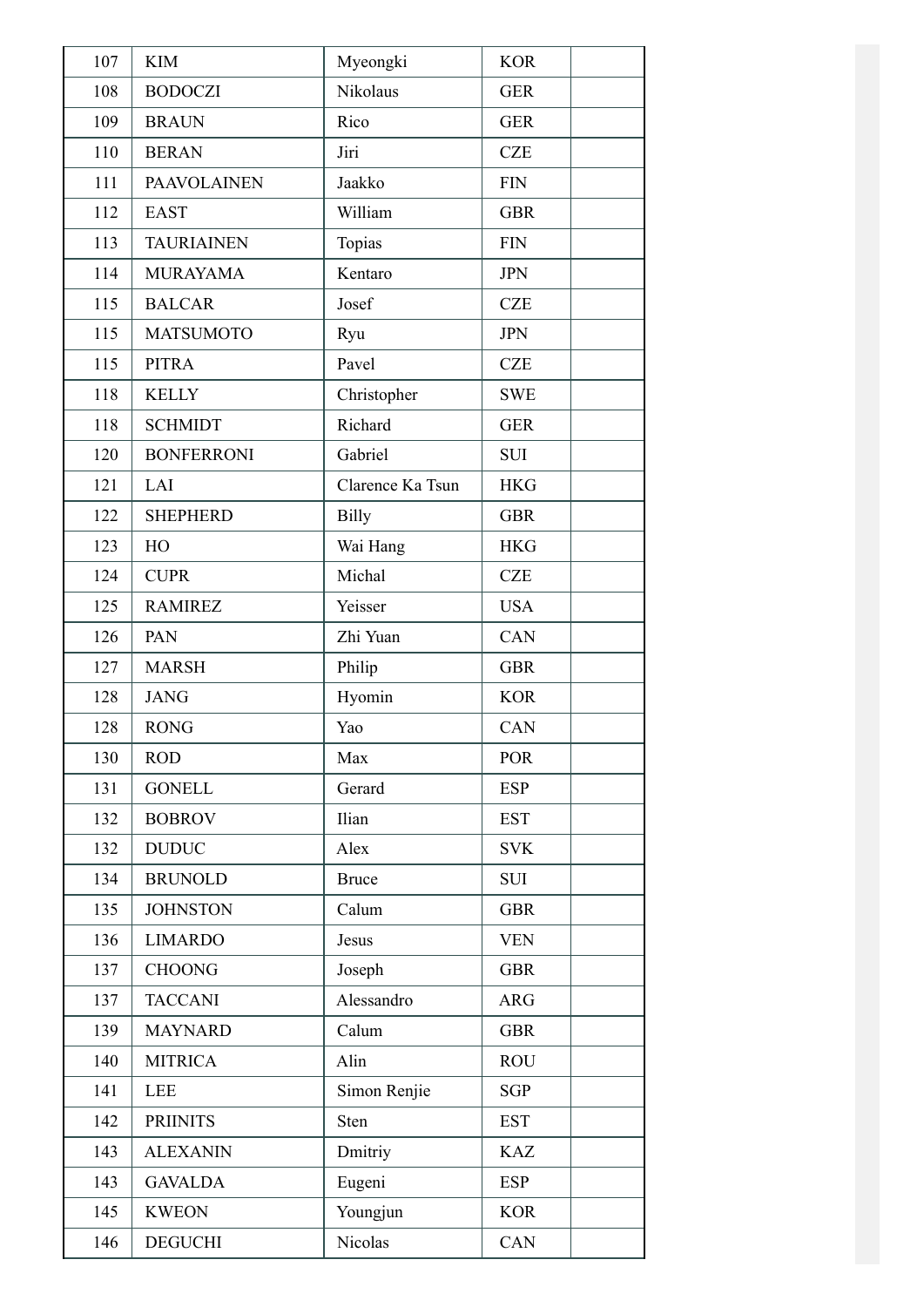| 147 | <b>PIRVULEASA</b>      | Ovidiu                   | <b>ROU</b> |
|-----|------------------------|--------------------------|------------|
| 148 | <b>NAVARRO</b>         | Yago                     | <b>ESP</b> |
| 149 | <b>KIM</b>             | Jaewon                   | <b>KOR</b> |
| 150 | <b>MACSKA</b>          | Adam                     | <b>HUN</b> |
| 151 | SANCHEZ-LETHEM         | Paul James               | <b>GBR</b> |
| 152 | <b>HOUSIEAUX</b>       | Marc                     | <b>BEL</b> |
| 153 | <b>STYMNE</b>          | Jakob                    | <b>SWE</b> |
| 154 | <b>SZENYI</b>          | Peter                    | <b>HUN</b> |
| 155 | <b>GUNPUT</b>          | Satya                    | <b>MRI</b> |
| 156 | <b>REZAEI</b>          | Mohammad                 | IRI        |
| 157 | <b>KULCSAR</b>         | Viktor                   | <b>HUN</b> |
| 157 | <b>LUGONES RUGGERI</b> | <b>Jesus Andres</b>      | <b>ARG</b> |
| 159 | <b>ISKROV</b>          | Svetlozar                | <b>BUL</b> |
| 159 | <b>JOVANOVIC</b>       | Jovan                    | <b>SRB</b> |
| 161 | <b>COHEN</b>           | Yonatan                  | <b>ISR</b> |
| 162 | <b>ZEITOUN</b>         | Nicholas                 | <b>AUS</b> |
| 163 | <b>OROIAN</b>          | Alex                     | <b>ROU</b> |
| 164 | <b>ROUBAILO</b>        | Niels                    | <b>NED</b> |
| 165 | <b>FURUTA</b>          | Ikuo                     | <b>JPN</b> |
| 166 | <b>SALZER</b>          | Matej                    | <b>CZE</b> |
| 167 | <b>ELSAYED</b>         | Ahmed                    | EGY        |
| 168 | <b>ALIYEV</b>          | Kanan                    | <b>AZE</b> |
| 169 | <b>SARRIO</b>          | Raul                     | <b>ESP</b> |
| 170 | <b>JAVAKHISHVILI</b>   | Georgii                  | <b>GEO</b> |
| 170 | <b>JENSEN</b>          | <b>August Lindstroem</b> | <b>DEN</b> |
| 172 | <b>KNUDSEN</b>         | Kenneth                  | <b>DEN</b> |
| 173 | <b>FARKAS</b>          | Peter                    | <b>HUN</b> |
| 174 | <b>REIN</b>            | Stephan                  | <b>GER</b> |
| 175 | <b>FENYVESI</b>        | Csaba                    | <b>HUN</b> |
| 176 | <b>ANDREWS</b>         | Benjamin                 | <b>GBR</b> |
| 176 | NG                     | Ho Tin                   | <b>HKG</b> |
| 176 | <b>STASZULONEK</b>     | Aleksander               | POL        |
| 179 | <b>CHAKAROV</b>        | Ilia                     | <b>BUL</b> |
| 180 | <b>BIELEC</b>          | Maciej                   | POL        |
| 181 | <b>GROSSE</b>          | Arthur                   | <b>NOR</b> |
| 181 | <b>TAVOR</b>           | Itamar                   | <b>ISR</b> |
| 183 | <b>JOHANIDES</b>       | Lukas Jakub              | <b>SVK</b> |
| 183 | <b>METRAILLER</b>      | Clement                  | SUI        |
| 185 | <b>SITO</b>            | Jian Tong                | <b>SGP</b> |
| 186 | <b>SOLA</b>            | Jakov                    | <b>CRO</b> |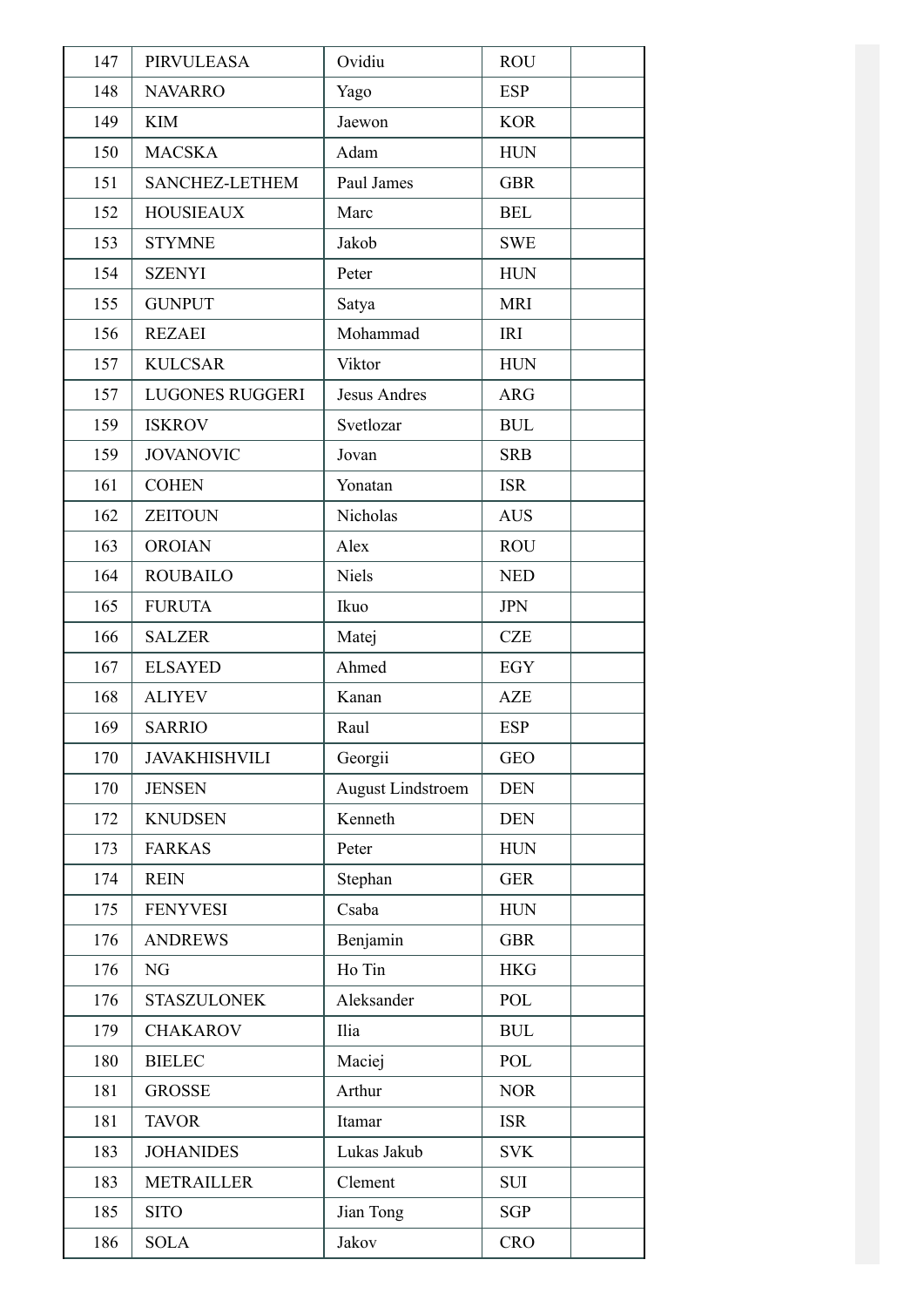| 187 | <b>COOPER</b>       | Matthew          | <b>GBR</b>  |
|-----|---------------------|------------------|-------------|
| 188 | <b>BOLBOCEANU</b>   | Tatian           | <b>ROU</b>  |
| 189 | <b>PISKOVATSKOV</b> | Jonathan         | <b>USA</b>  |
| 190 | <b>DAHLBO</b>       | Benjamin         | <b>NOR</b>  |
| 190 | <b>MOORE</b>        | Shomari          | <b>USA</b>  |
| 192 | <b>BERNARD</b>      | Florian          | <b>BEL</b>  |
| 193 | <b>BERKTOLD</b>     | Samuel           | <b>AUT</b>  |
| 194 | <b>FAVRE</b>        | Aurele           | <b>SUI</b>  |
| 195 | <b>PUERTO</b>       | Andres           | <b>ESP</b>  |
| 196 | <b>SINGH</b>        | Udaivir          | <b>IND</b>  |
| 197 | <b>NAKAJIMA</b>     | Kou              | <b>JPN</b>  |
| 198 | <b>TEMIRYAEV</b>    | Alan             | <b>USA</b>  |
| 199 | <b>CRACIUN</b>      | Razvan           | <b>ROU</b>  |
| 200 | <b>CROOK</b>        | Lachlan          | <b>AUS</b>  |
| 201 | <b>BALMORI</b>      | Diego            | <b>ESP</b>  |
| 201 | <b>SERNADAS</b>     | Tomas            | <b>POR</b>  |
| 203 | <b>YUMINAGA</b>     | Takayuki         | <b>JPN</b>  |
| 204 | VAN NUNEN           | David            | <b>NED</b>  |
| 205 | <b>PAAVOLAINEN</b>  | Vaino            | <b>FIN</b>  |
| 206 | <b>LEE</b>          | Seunghyun        | <b>KOR</b>  |
| 207 | <b>FALEH</b>        | Amine            | <b>MAR</b>  |
| 208 | <b>ANARKULOV</b>    | Ilkhamzhan       | <b>KAZ</b>  |
| 209 | <b>REZNIKOVICH</b>  | Leonid           | <b>MLT</b>  |
| 210 | <b>BARTKO</b>       | Levente          | ${\rm HUN}$ |
| 210 | <b>JUNG</b>         | Taeseung         | <b>KOR</b>  |
| 212 | <b>KLAUS</b>        | Robert           | <b>CZE</b>  |
| 213 | <b>WICHT</b>        | Matteo           | <b>SUI</b>  |
| 214 | <b>OPALKA</b>       | Michal           | POL         |
| 215 | <b>FOUSTANAKIS</b>  | Stylianos-Rafail | <b>GRE</b>  |
| 216 | <b>CALDERON</b>     | Diego            | <b>ESP</b>  |
| 217 | <b>AL ZAROONI</b>   | Khalifa          | <b>UAE</b>  |
| 218 | <b>CIOVICA</b>      | Lucian           | <b>ROU</b>  |
| 219 | <b>KEMP</b>         | Nicolas          | <b>BEL</b>  |
| 220 | <b>GASCON</b>       | Willian          | <b>VEN</b>  |
| 221 | <b>MASUDA</b>       | Yohito           | <b>JPN</b>  |
| 221 | <b>SVENSSON</b>     | Jonathan         | <b>SWE</b>  |
| 223 | <b>RUSSELL</b>      | James            | <b>GBR</b>  |
| 224 | <b>BONGARD</b>      | Louis            | <b>GER</b>  |
| 224 | <b>HABRAN</b>       | Maxime           | <b>BEL</b>  |
| 224 | <b>SZEP</b>         | Marton           | <b>ROU</b>  |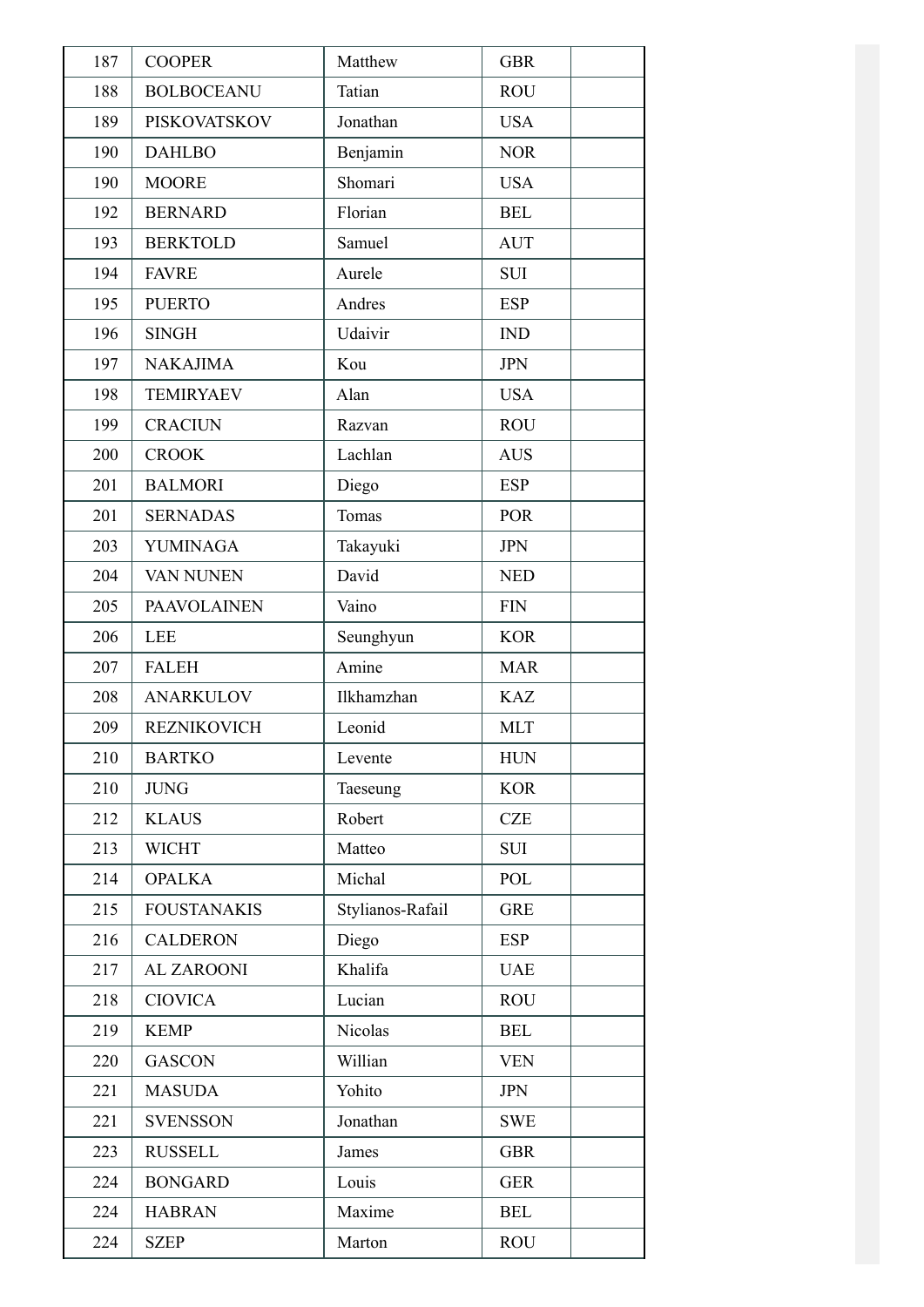| 227 | <b>PRINZ</b>          | <b>Niklas</b>  | <b>LUX</b>                       |
|-----|-----------------------|----------------|----------------------------------|
| 228 | <b>PAVLOV</b>         | Kiril          | <b>KAZ</b>                       |
| 229 | <b>GRASBECK</b>       | Gunnar         | <b>FIN</b>                       |
| 230 | <b>HUSSON</b>         | Geoffroy       | <b>BEL</b>                       |
| 231 | <b>MONCADA</b>        | Alejandro      | <b>VEN</b>                       |
| 231 | <b>WECKERLE</b>       | Tobias         | <b>GER</b>                       |
| 233 | <b>ALHUSSAIN</b>      | Ahmad Abbas I. | <b>KSA</b>                       |
| 233 | <b>DORATI AMEGLIO</b> | Arturo Isaac   | PAN                              |
| 235 | KO <sub></sub>        | Benedek        | <b>HUN</b>                       |
| 235 | <b>MARKEVICIUS</b>    | Povilas        | <b>LTU</b>                       |
| 237 | <b>POPA</b>           | Daniel         | <b>ROU</b>                       |
| 237 | <b>RODRIGUEZ</b>      | Jaime          | <b>COL</b>                       |
| 239 | <b>FRAZAO</b>         | Filipe         | <b>POR</b>                       |
| 239 | <b>NAHI</b>           | Omar           | <b>MAR</b>                       |
| 241 | <b>SILVERS</b>        | Noah           | <b>USA</b>                       |
| 242 | <b>KULOZIK</b>        | Julian         | <b>GER</b>                       |
| 242 | <b>SAFAROV</b>        | Farrukh        | <b>AZE</b>                       |
| 244 | <b>SERTAY</b>         | Yerlik         | <b>KAZ</b>                       |
| 245 | <b>PAVLIK</b>         | Matyas         | <b>CZE</b>                       |
| 245 | <b>SANTRAC</b>        | Danilo         | <b>SRB</b>                       |
| 247 | <b>BACIU</b>          | Stefan         | <b>ROU</b>                       |
| 248 | <b>BAY COLOMBANO</b>  | Emmanuel       | <b>ARG</b>                       |
| 248 | <b>GULIYEV</b>        | <b>Barat</b>   | <b>AZE</b>                       |
| 250 | <b>PLANOJEVIC</b>     | Jakov          | <b>SRB</b>                       |
| 251 | <b>DOBREV</b>         | Deyan          | <b>BUL</b>                       |
| 252 | <b>TEZCAN</b>         | Mehmet         | <b>TUR</b>                       |
| 253 | <b>FAVRE</b>          | Hadrien        | <b>SUI</b>                       |
| 254 | <b>ELIZARI</b>        | Inigo          | <b>ESP</b>                       |
| 255 | <b>CRUZ</b>           | Joao Rodrigo   | <b>POR</b>                       |
| 256 | <b>HORVAT</b>         | Filip          | <b>CRO</b>                       |
| 257 | <b>BOLANOS</b>        | Tiago          | <b>POR</b>                       |
| 258 | <b>DIKOV</b>          | Plamen         | $\mathbf{B}\mathbf{U}\mathbf{L}$ |
| 259 | <b>HANINA</b>         | Saar           | <b>ISR</b>                       |
| 260 | <b>SHEUM</b>          | <b>Bron</b>    | <b>SGP</b>                       |
| 261 | <b>GERBOC</b>         | Jan            | <b>SVK</b>                       |
| 262 | <b>ROUDBAR</b>        | Samuel         | <b>BEL</b>                       |
| 262 | <b>SAVIN</b>          | Alexandr       | <b>KAZ</b>                       |
| 262 | <b>SBARCIA</b>        | Alin           | <b>ROU</b>                       |
| 265 | <b>LIPTAY</b>         | Adam           | ${\rm HUN}$                      |
| 266 | <b>BAJIC</b>          | Djordje        | <b>SRB</b>                       |